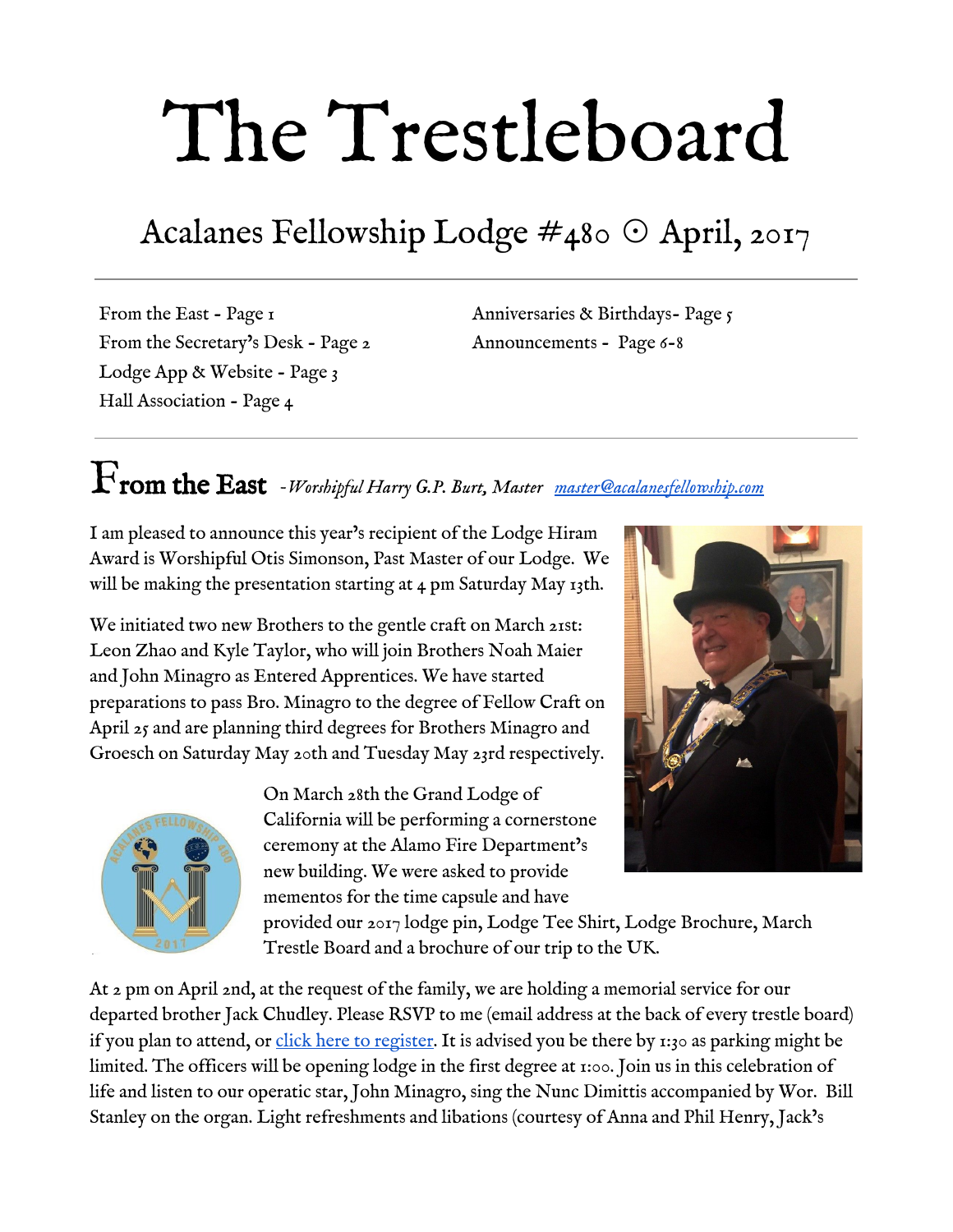daughter and son-in-law).

We are pleased to say that we now have a new wireless sound system which we were able to try for the first time at our last Stated Meeting. By all accounts this is a great improvement to the experience of being in lodge. We thank Wor. Marion Rogers, and all the brothers who donated, for making this possible.

Finally, you are not too late to join our trip to the UK, nor is it too early to start planning to attend our visitation to Mendocino Lodge for our Past Masters' degree on August 19. Please contact me for further information about either of these special events.

#### From the Secretary's Desk *-Fred Lezak, Secretary [secretary@acalanesfellowship.com](mailto:secretary@acalanesfellowship.com)*

We are only in our fourth month and already much has taken place at our lodge. And there have been many distinguished visitors as well. For the raising of Brother Terry Killgore, we were honored with the presence of Worshipful Ricky Lawler, Assistant Grand Lecturer, Division 4 and Worshipful Greg Thompson District Inspector, District 305. Worshipful Brother Thompson will be visiting us again in April along with Julie Weinberg from Grand Lodge. Later in the month we were honored with the presence of Most Worshipful David Perry, most recent Past Grand Master, Worshipful Terry Peters, President of Northern California DeMolay International and Worshipful James Banta, Executive Director of Northern California DeMolay International. They were here to present our own Most Worshipful Al Weis with his 60th year DeMolay pin.



And the beat goes on with several 1st, 2nd and 3rd degrees coming up very shortly. With so much going on, I think you will want to be here with us. As always, I invite you to our regular stated meeting together with social hour (5:30pm -6:30pm), delicious dinner and interesting program (6:30pm – 7:30pm) and business meeting. If you haven't been for a while, you sure have been missing a great time and we miss your presence.

On a more mundane matter, there still some brothers who have not paid their dues for  $2017$ , I know this fact is hard to believe but it is true. Reminder notices have been mailed. If you have not yet paid dues, please do so now. You can mail them to the lodge at P.O. Box 1, Lafayette, CA. or pay them online at the Acalanes Fellowship Lodge website. The dues are \$172.00.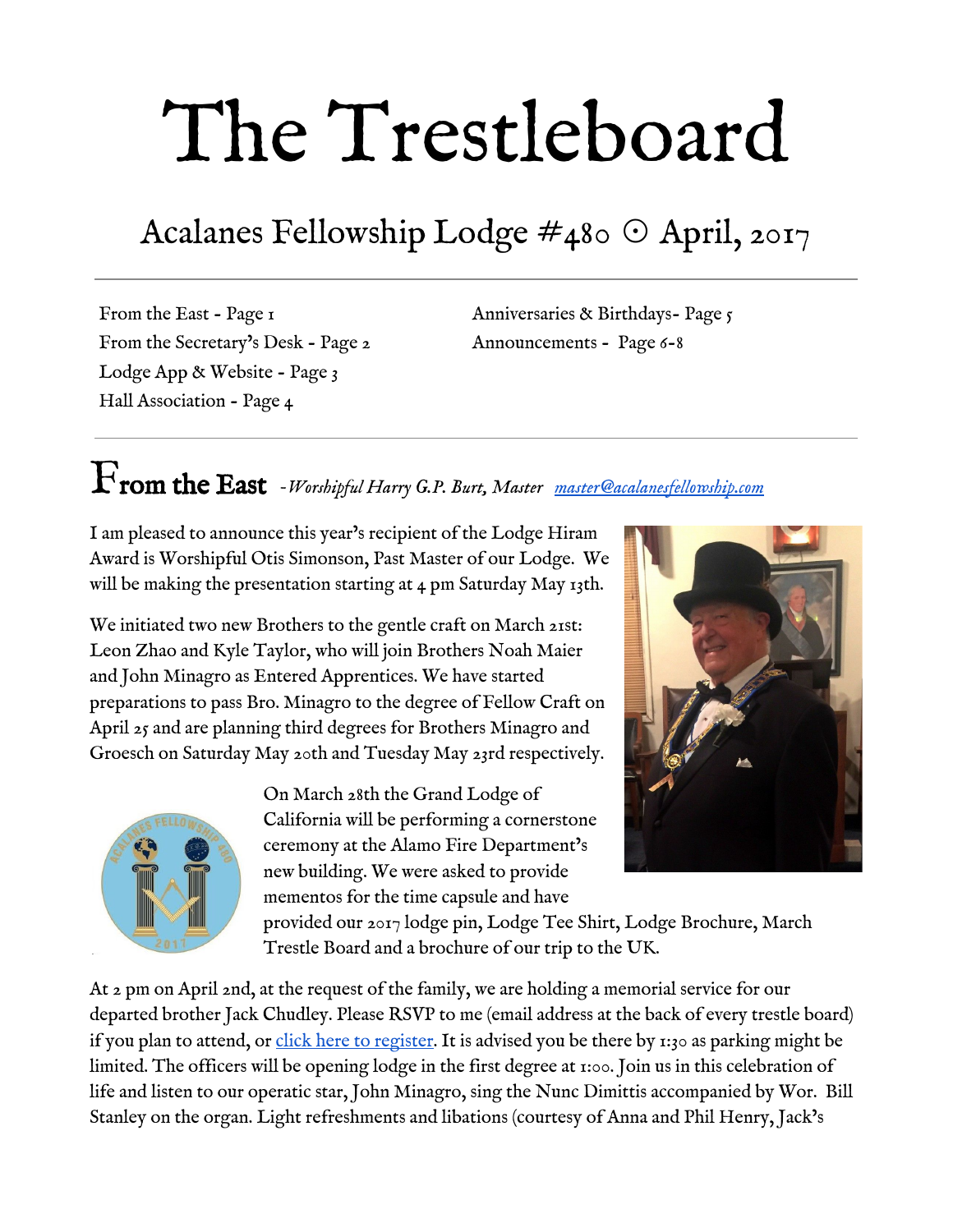#### Lodge App and Website *- Adam Hanin, Senior Deacon [webmaster@acalanesfellowship.com](mailto:webmaster@acalanesfellowship.com)*

If you haven't downloaded the lodge app yet (and many of you haven't) - what are you waiting for? The app provides a way for you to see what is happening at the lodge right on your smartphone, and communicate with the brethren as well!

The App restricts access to only those who have been granted access (i.e. members of the lodge only) and acts as a sort of Facebook among the Brethren only. It includes the following useful features:

Post and comment in a Facebook-like news feed

View calendar information

Send notifications of events directly to members' smartphones

Browse member contact information; email and call with ease.

- Create smaller messaging groups on specific topics
- Send a private message to a single person

Link to our lodge web site and Trestleboard

All activity is private to the members of the app only; message and post to only members on the app

The lodge officers already use it to communicate and coordinate around events, practices, and more… why not join us?

On your mobile device, just go to:

#### <http://bit.ly/LodgeAppInstall>

Select the option for your mobile operating system and you will be provided with installation and registration instructions.

And next month, stay tuned for information on updates to our website… including tiled pages and discussions!

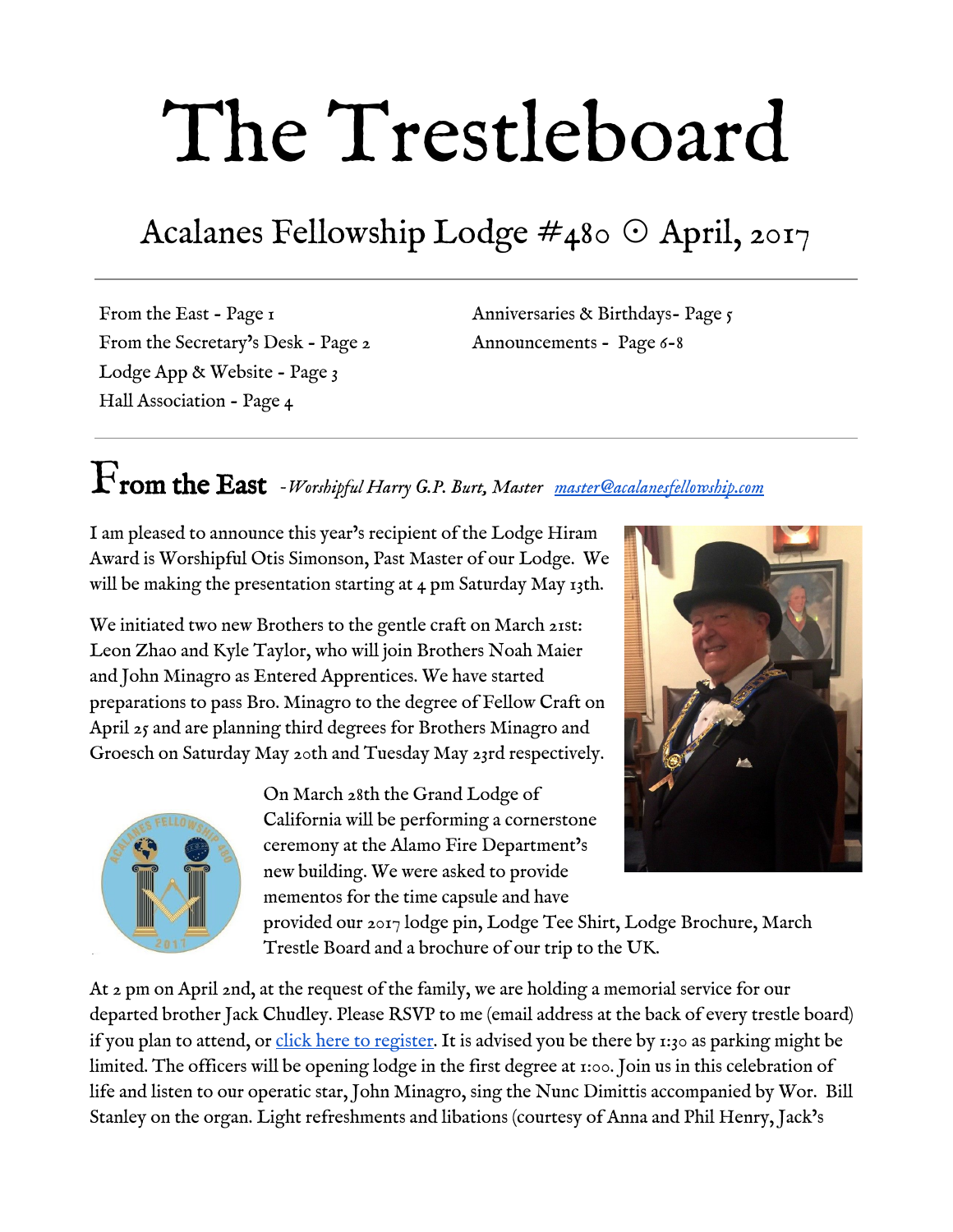#### Hall Association *Bob Smith, Hall Association President [hallassociation@acalanesfellowship.com](mailto:hallassociation@acalanesfellowship.com)*

The Hall Association has planned for a general work day at the lodge on Saturday April 8, 2017 from 9:00am to 12:00n. A good turn out will make the work go faster and easier. We will need help in the following areas:

 Outside garden maintenance Plumbing Electrical General skills Cleaning expertise Coffee and refreshments will be available



Memorial Service for

Jack Chudley 5/13/1922 - 1/24/2017

Sunday April 2, 2pm-4pm

Acalanes Fellowship Lodge

**Click and Register** 

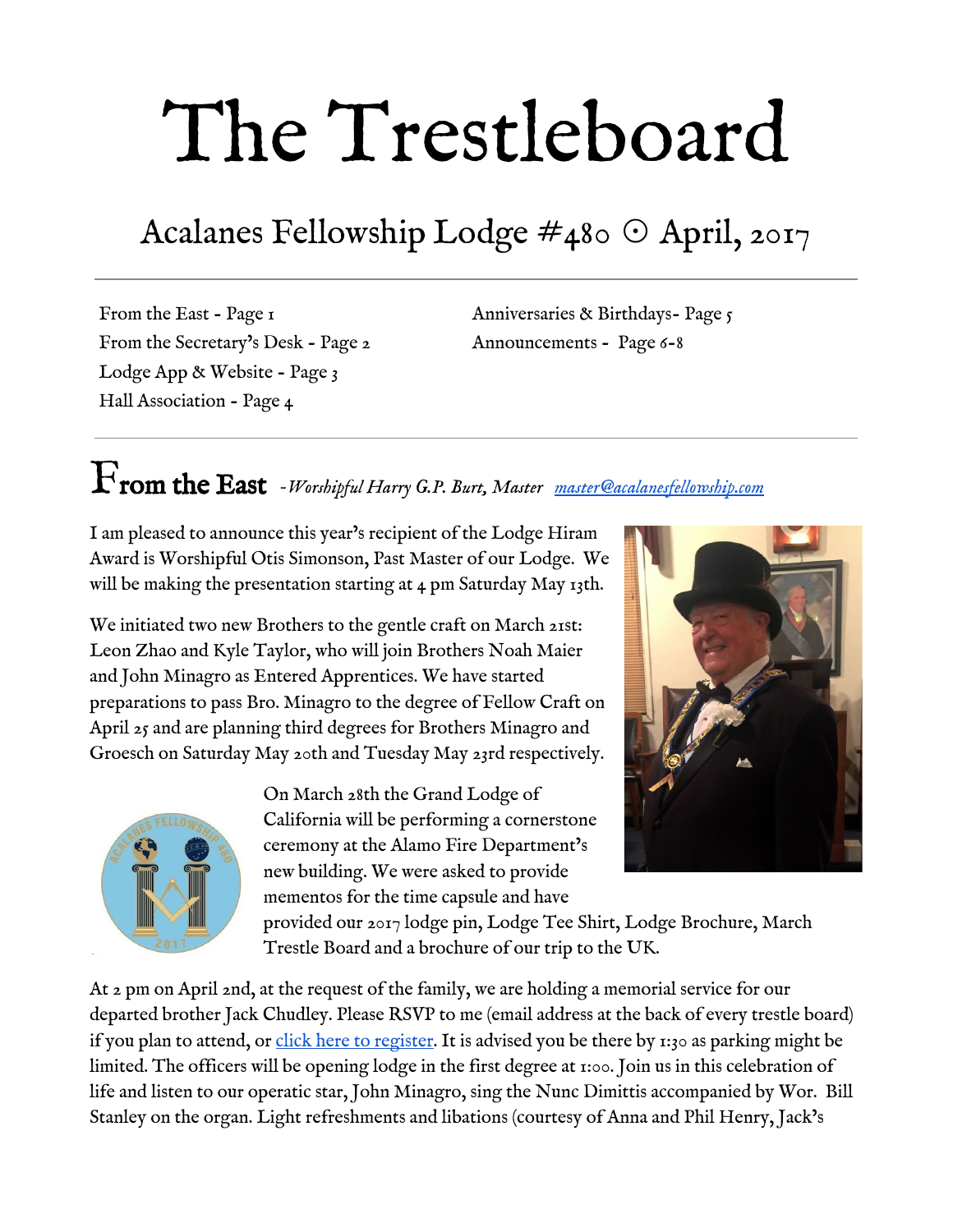

## 3rd Degree Anniversaries



Birthdays

Please join us in wishing our brethren very happy birthdays this month.

| George H. Konstantopoulos, PM | April 6   |
|-------------------------------|-----------|
| Alan L. Sherman               | April $7$ |
| Edward A. Stack, Jr.          | April $7$ |
| Robert L. Polvi               | April 10  |
| Richard G. Keihner            | April 11  |
| Donald K. Chambers            | April 14  |
| Thomas E. Riley, III, PM      | April 15  |
| James R. Barley               | April 16  |
| Frederick T. Lezak, Jr.       | April 17  |
| Eldon G. Keefer               | April 20  |
| P G. Korwin                   | April 20  |
| Robert D. Haile               | April 22  |
| Mark A. Williams              | April 23  |
| Timothy L. Wilbur             | April 24  |
| Otis Simonsen, PM             | April 26  |
| Á                             |           |

| Name                  | Raised        | Years a        |   |
|-----------------------|---------------|----------------|---|
|                       |               | MM             |   |
| John H. Kalivoda      | 4/12/1957     | 60             |   |
| Amos J. Leffler       | 4/8/1958      | 59             |   |
| Peter J. Axtman       | 4/23/1959     | 58             |   |
| Donald R. Hansen, PM  | 4/21/1959     | 58             |   |
| Gerald I. Hertz       | 4/19/1966     | 5I             |   |
| Jay J. Newman         | 4/20/1968     | 49             |   |
| Gary A. Yanes, PM     | 4/18/1973     | 44             |   |
| James L. Weeden       | $4/\pi$ /1974 | 4 <sub>3</sub> |   |
| Roy Couch             | 4/27/1976     | 4I             |   |
| Donald B. Burnett, PM | 4/11/1978     | 39             |   |
| Jeffrey A. Fesunoff   | 4/30/2002     | 15             |   |
| Russell J. Chapman    | 4/29/2003     | 14             |   |
| <b>B.</b> Ryder Brose | 4/28/2007     | 10             |   |
| Mark A. Williams      | 4/30/2011     | б              |   |
| Á                     | ł             | Á              |   |
| Á                     | ı             |                |   |
| Á                     | ı             |                |   |
| Á                     | ı             |                |   |
| Á                     |               |                |   |
| Á                     | I             |                | I |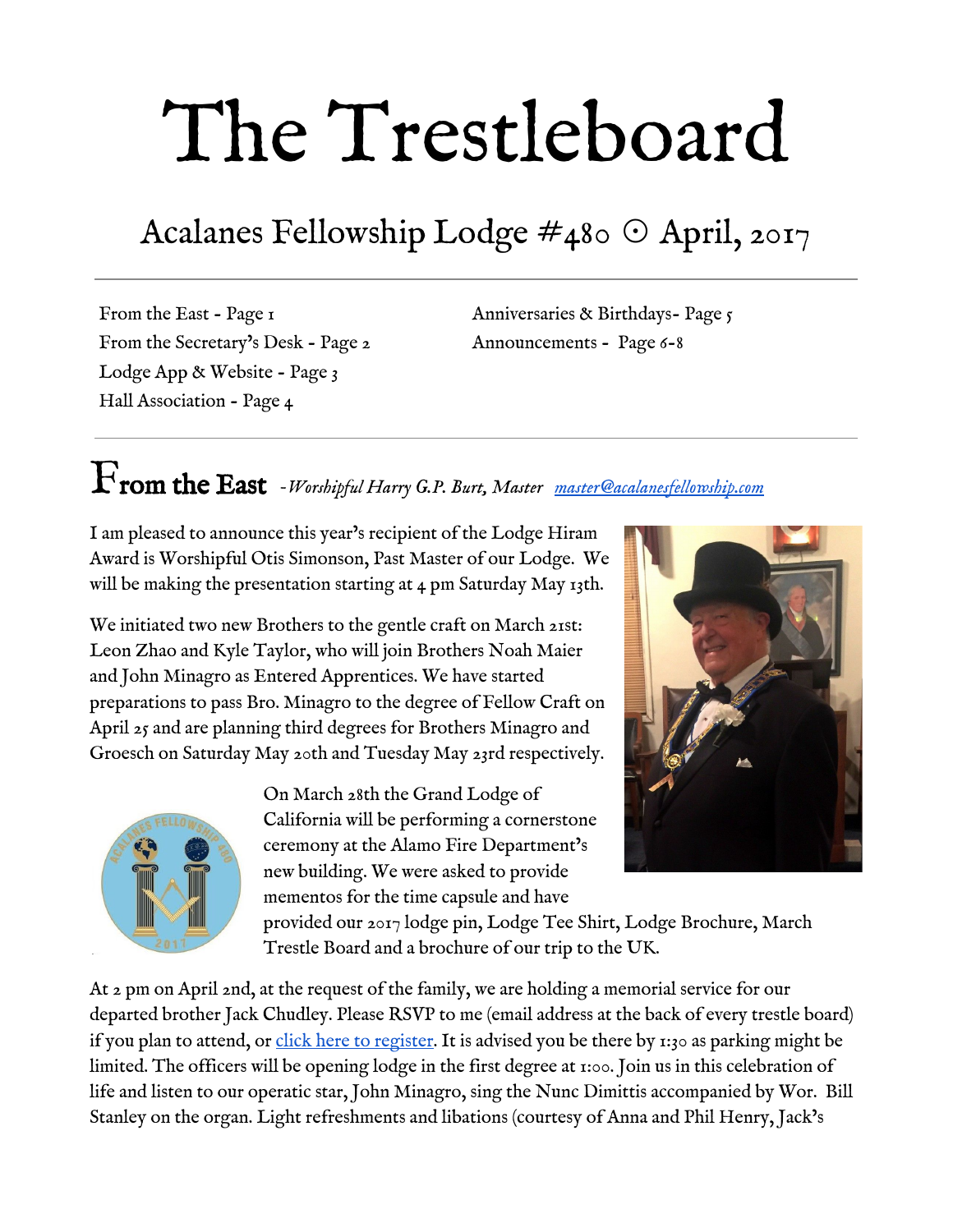

## April Stated Meeting *April 4, 5:30pm*

Julie Weinberg of Grand Lodge will be visiting us to bring us up to date on Grand Lodge's new approach to charitable giving. In addition, Worshipful Greg Thompson PM will be making his official visit to our lodge, so please fill up those sidelines and welcome our District Inspector.

#### Menu: Salisbury Steak, Mashed Potatoes, Sweet Corn, Garden Salad, Rolls & Butter Strawberry Shortcake for dessert

**Click and Register** 

Alternatively, you may email  $\underline{rsvp@acalanes.org}$  or call (925) 284-7815 to register.



*Come help our excellent Ritual Team* 

*PASS TO THE DEGREE OF FELLOW CRAFT* 

*John Minagro* 

*--------------------------------- Tuesday, April 25 6:30 pm Acalanes Fellowship Lodge*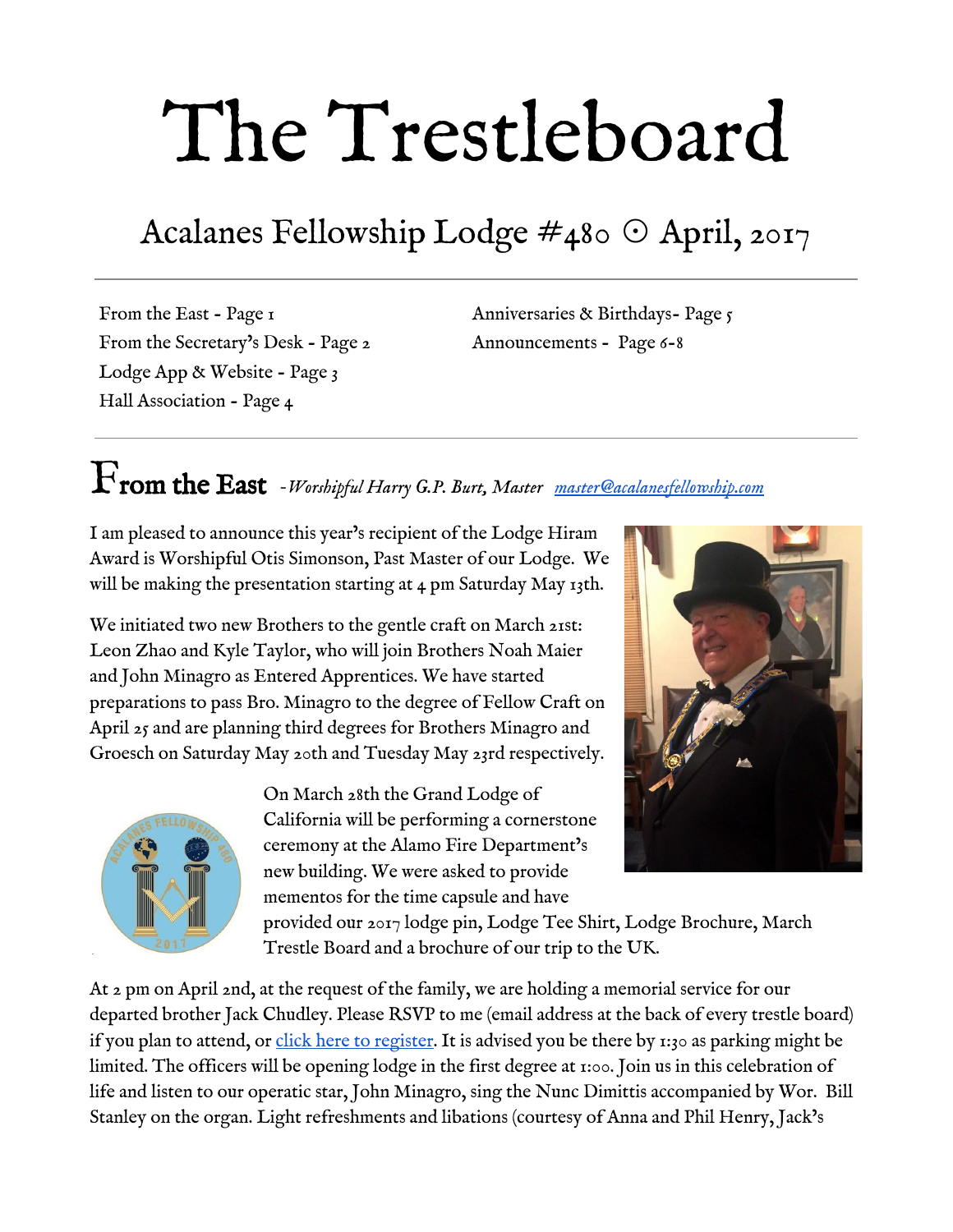### PUBLIC SCHOOLS MONTH

Public Schools Month is just around the corner and we want you to celebrate with the East Bay Public Schools Advisory Council on Friday, April 21.

Show your commitment to public schools in the East Bay – and your pride as a California Mason – by joining your local Public Schools Advisory Council and Grand Lodge officers for the East Bay Public Schools Month Celebration in Oakland.



Every day our Masonic charities improve the lives of thousands of students. On April 21, we'll come together as a fraternity to renew a promise: We will show California public schools and communities that they can count on us.

On behalf of the fraternity, Grand Lodge officers will present a check in support of students and families in East Bay.

This generous donation – raised by Masons statewide – will provide critical support for our fraternity's public schools programs.

Let's use this opportunity to meet our community and show how California Masons are here for our communities!

#### When:

Friday, April 21, 2017 at 8:30 a.m.

#### Where:

Sankofa Academy 581 61st Street Oakland, CA 94609

#### Contact Us…

Harry Burt **Master** [master@acalanesfellowship.com](mailto:master@acalanesfellowship.com)

Michael Roberts, PM Senior Warden [srwarden@acalanesfellowship.com](mailto:srwarden@acalanesfellowship.com)

Robert Strohmeyer Junior Warden [jrwarden@acalanesfellowship.com](mailto:jrwarden@acalanesfellowship.com)

Mark Williams Treasurer [treasurer@acalanesfellowship.com](mailto:treasurer@acalanesfellowship.com)

Fred Lezak **Secretary** [secretary@acalanesfellowship.com](mailto:secretary@acalanesfellowship.com)

Frank Shoffner Chaplain [chaplain@acalanesfellowship.com](mailto:chaplain@acalanesfellowship.com)

Hall Association / Rentals [hallassociation@acalanesfellowship.com](mailto:hallassociation@acalanesfellowship.com)

Webmaster [webmaster@acalanesfellowship.com](mailto:webmaster@acalanesfellowship.com)

**Trestleboard** [trestleboard@acalanesfellowship.com](mailto:trestleboard@acalanesfellowship.com)

#### Acalanes Fellowship Lodge

P.O. Box 1, Lafayette, CA 94549  $(925) 284 - 7815$